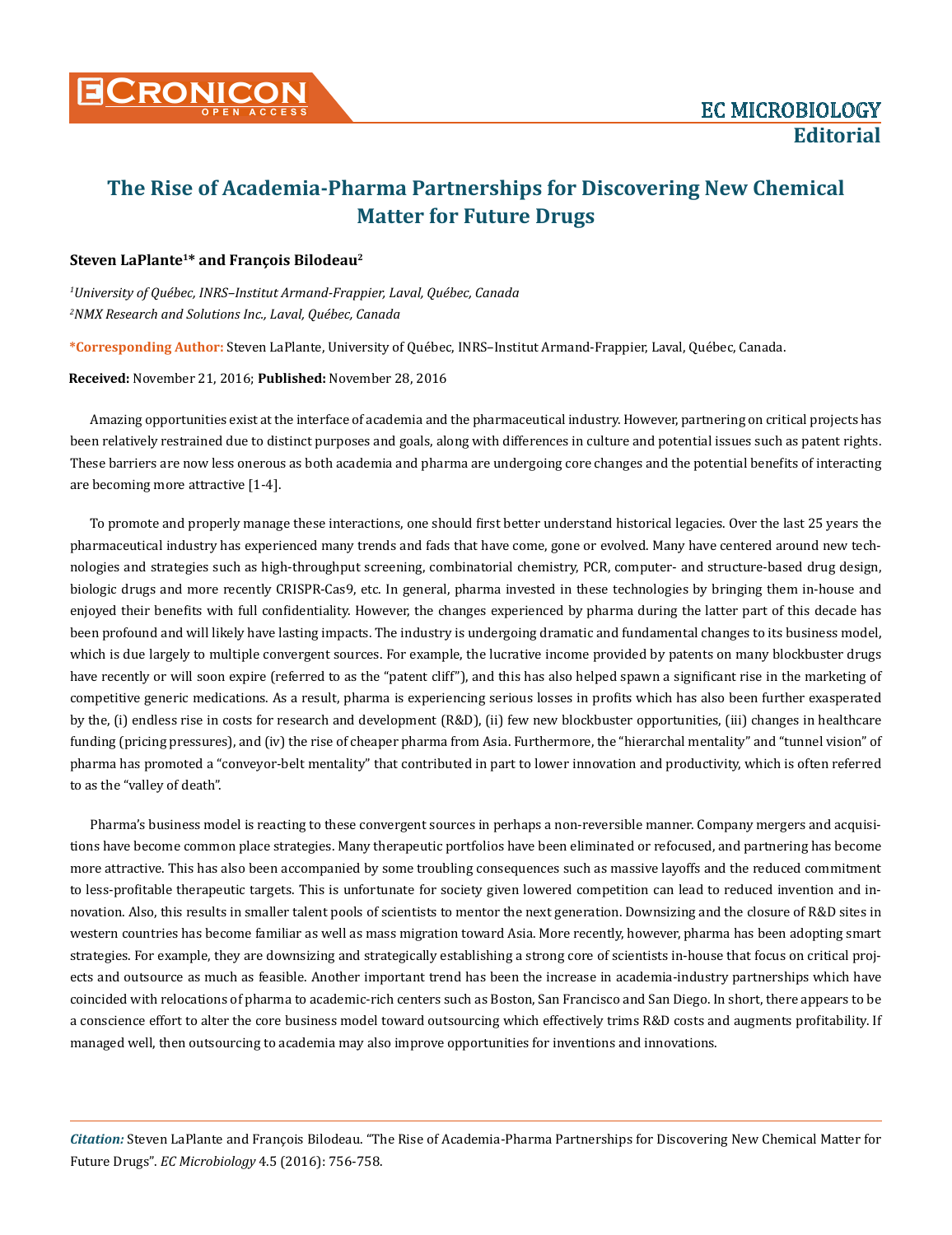## **The Rise of Academia-Pharma Partnerships for Discovering New Chemical Matter for Future Drugs**

Academia is also experiencing economic and existentialist issues. Major reductions of government funding are currently stifling research, which is further exasperated by rising costs. Moreover, the current and future job markets are rapidly changing as a result of new and advancing technologies, which in turn are influencing the roles of academic institutions to quickly respond with appropriate refocusing in student education and training. It appears that applied science is taking more of a front seat with regard to funding opportunities, student interest and relevant training for the job market.

Perhaps the time is right for seizing the opportunities that exist at the interface of academia and pharma. Pharma needs to outsource and improve inventions and innovations to establish a steady and reliable pipeline of drug candidates. Core changes were imminent due to the downsizing trend described above, and catalyzed by the financial crisis of 2008. Rather than re-invest in infrastructure, pharma is looking to fill their pipelines by outsourcing, leaving the financial and research risks to biotech companies, contract research organizations, and academia. On the other hand, academia needs funding and practical training programs for students. Therefore, fruitful opportunities are available if appropriate relationships are developed that satisfy their distinct cultures and needs as partners. Below we describe one example where collaborations can be developed – the discovery of new chemical matter for future drugs.

Historically, there have been four principle avenues for identifying new chemical matter to initiate small-molecule discovery programs. (1) The "me too" strategy entailed copying literature and patent claims to find similar but sufficiently distinct compounds. (2) Natural substrates have also been a rich source for ideas to design active mimics of peptides, sugars and nucleosides. (3) High-throughput screening of large compound collections (e.g. 1 - 5 million compounds) has also been a profitable means of identifying new chemical mater. (4) Finally, fragment screening is becoming a valuable alternative and is discussed in more detail below.

Academic-industry partnerships can perhaps help to improve these avenues. The "me too" and substrate mimic strategies would have to be considered on a target-by-target basis. Novel ways of jumping from one chemical series to another could be attractive, and there are a multitude of potential ways to produce new substrate mimics. However, the transposition of high-throughput screening (HTS) will be difficult in an academic environment as the responsibility for the discovery of new chemical matter for initiating drug discovery programs will be falling more and more onto the shoulders of smaller institutions (e.g. biotechs, universities, non-profit institutions). Simply put, these smaller institutions lack the impressive infrastructure, large compound collections (e.g. > 1 million) and manpower traditionally employed by large pharma. Nonetheless, some institutions are mounting medium-sized collections of hundreds of thousands of compounds and implementing medium throughput screening platforms.

Fortunately, fragment-based screening provides a potential means for smaller institutions to identify drug seeds, as it is a validated strategy which has led to compounds to the clinic/market. Fragment-based lead discovery (FBLD) requires much smaller compound libraries (i.e.  $\sim$ 1,000 to 3,000 fragments), fewer personnel and minimal infrastructure. It involves the screening of small libraries of low molecular weight compounds called 'fragments' to search for new binders to target proteins. These binders can then be employed as scaffolds from which appendages can be systematically added to improve potency. This and other related strategies are used to "build drugs from scratch".

Overall, academic-industry partnerships can develop "win-win" opportunities that would provide access to translational research not readily available otherwise. Valuable services and partnerships could save time, reduce risk and result in significant savings. Intellectual property can be generated on a fee-for-service basis, eliminating major historical obstacles. Novel strategies can be continuously developed, improved and published. It may also allow academia to focus on intriguing observations as sources for important innovations, rather than set aside as non-target annoyances. Unique and pertinent educational programs will help train the next generation of skilled high-tech scientists and promote knowledge transfer. In short, these collaborations can help spawn education and training, invention and innovation, and foster new economic alternatives.

*Citation:* Steven LaPlante and François Bilodeau. "The Rise of Academia-Pharma Partnerships for Discovering New Chemical Matter for Future Drugs". *EC Microbiology* 4.5 (2016): 756-758.

757